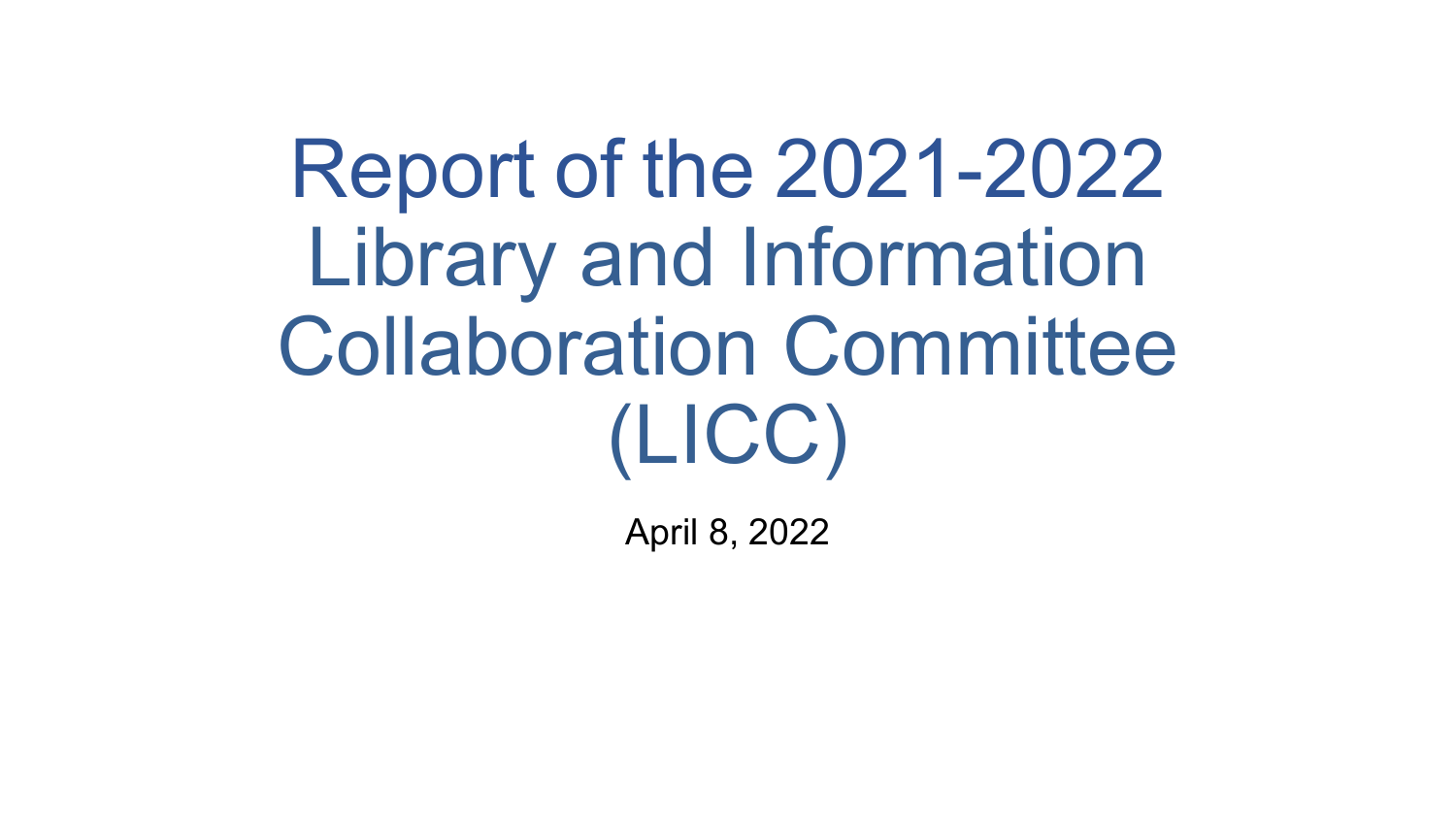#### **2021-22 Committee Makeup**

- **Daniel Cohen- CSSH - Vice Provost & Dean of the Library**
- **Sean O'Connell - CPS - Undergraduate Programs**
- **Lynn Reede - BCHS - School Of Nursing**
- **Angela Chang – DMSB**
- **Elly Jackson – COS – English**
- **Ted Miller - CPS**
- **Ronald J. Willey -COE Chemical Engineering, Chair**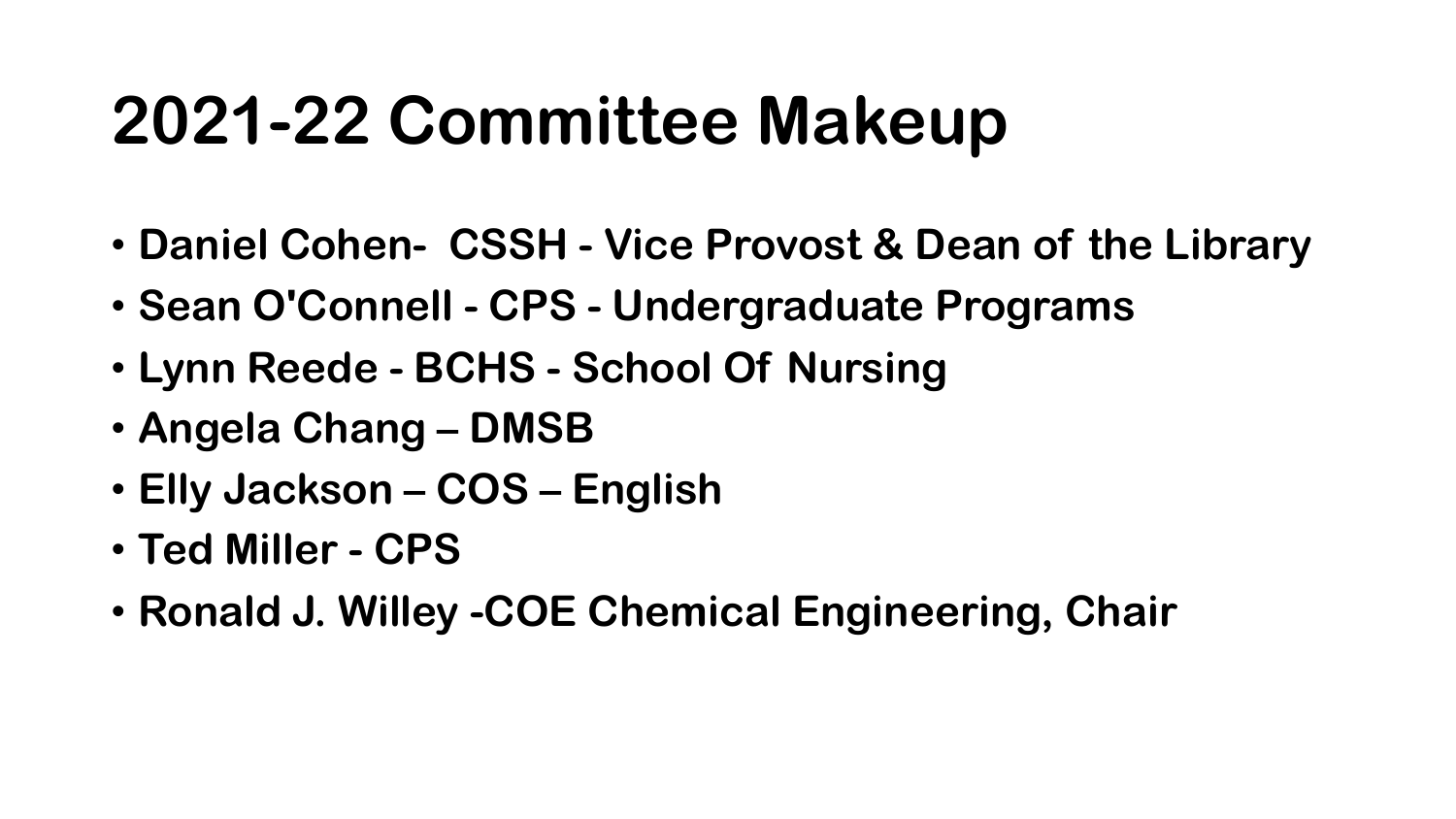## **Summary**

- **Committee met six times**
- **Received two charges SAC**
- **No resolutions recommended**
- **Collection is coming back after renovation**
- **700,000 physical volumes**
- **1.4 million e-books**
- **7,000 journals**
- **60,000,000 that's 60 million sign-ons over the past year**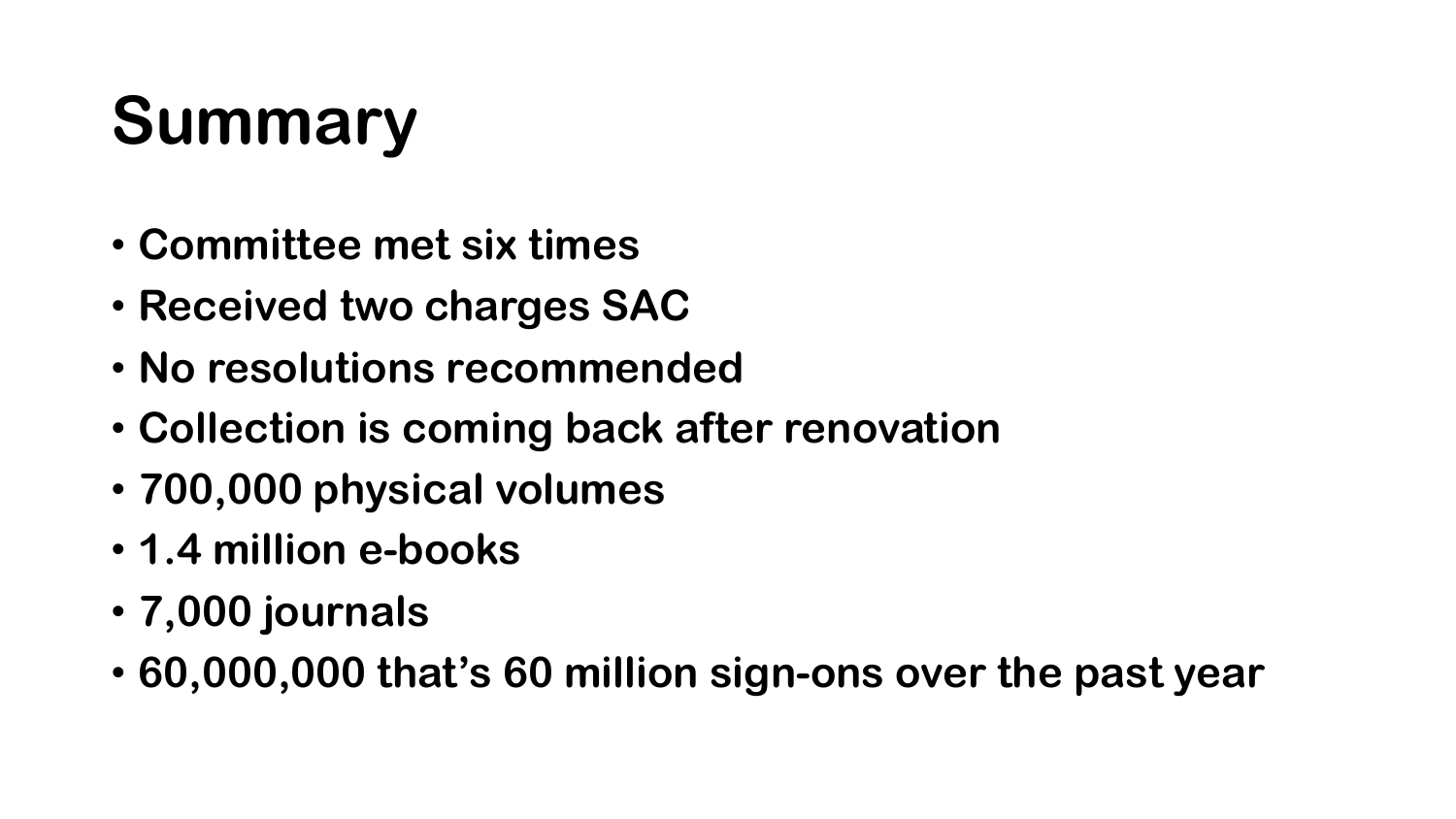# **Charge 1**

• **In collaboration with ITPC, RPOC, LICC, the Provost's Office and NU ITS, evaluate the university's integrated services that support the research data lifecycle, including protocols for data management and related data curation activities, and solutions for research data storage management.**

- **Summary:**
	- **library has a faculty Digital Repository Service (DRS)**
	- **Is not tetra-bytes**
	- **This resolution needs to be moved to a higher level. Seems to be a demand by researchers for proposal requirements.**
	- **Being frank, it falls too far from the library's key mission**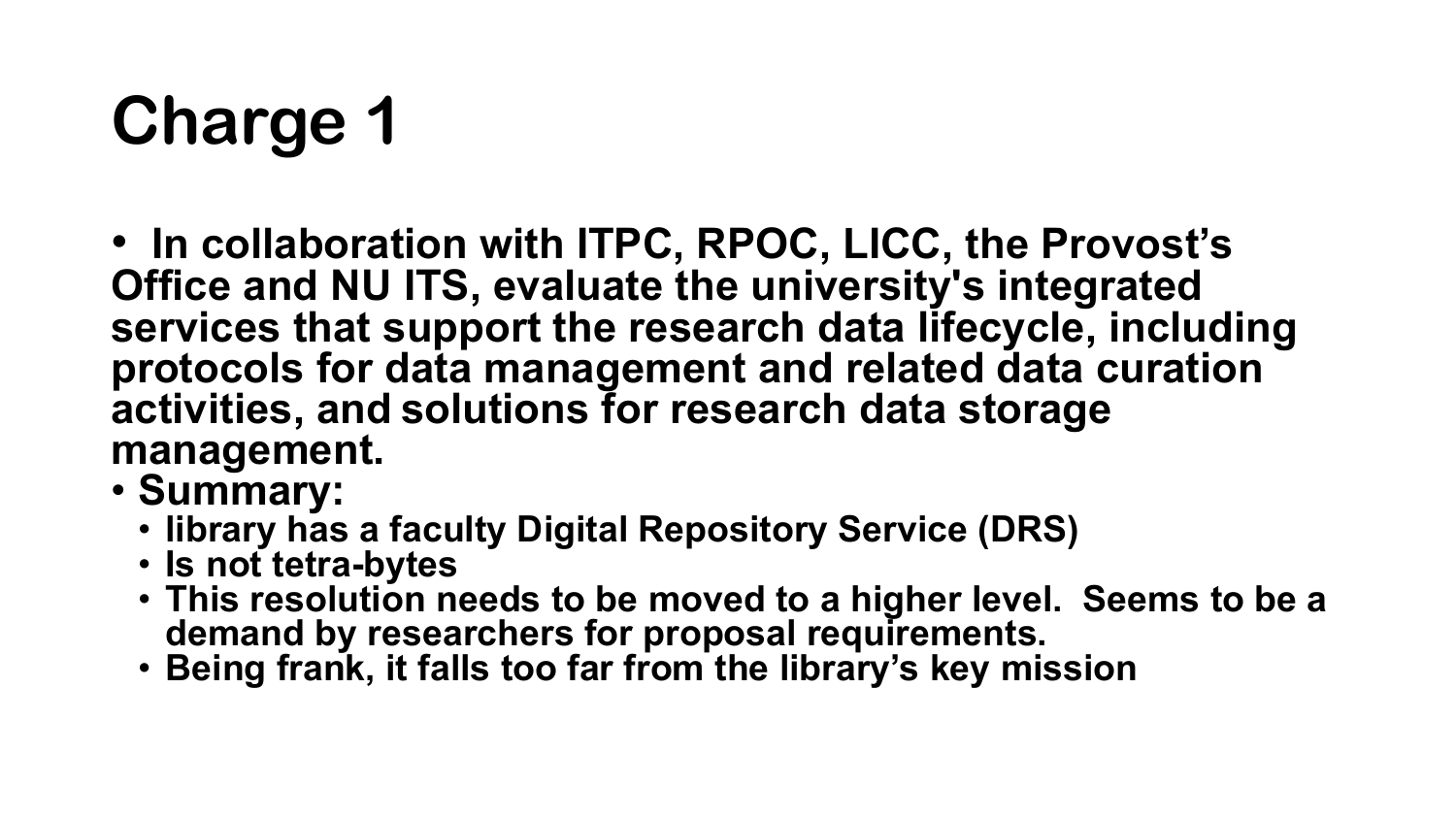# **Charge 2**

- **In collaboration with NU Alumni Relations and others, assess alumni library collections access needs to develop strategies that more closely align alumni lifelong learning and professional growth with NU learning and research activities through affordable library resources**
- **Summary:**
	- **Issue of priorities. 500,000 alumni**
	- **7 million dollars available for subscriptions that are priced by an enrollment/user quantity.**
	- **Opening a database in science/engineering for 500,000 people can reach 2 million dollars.**